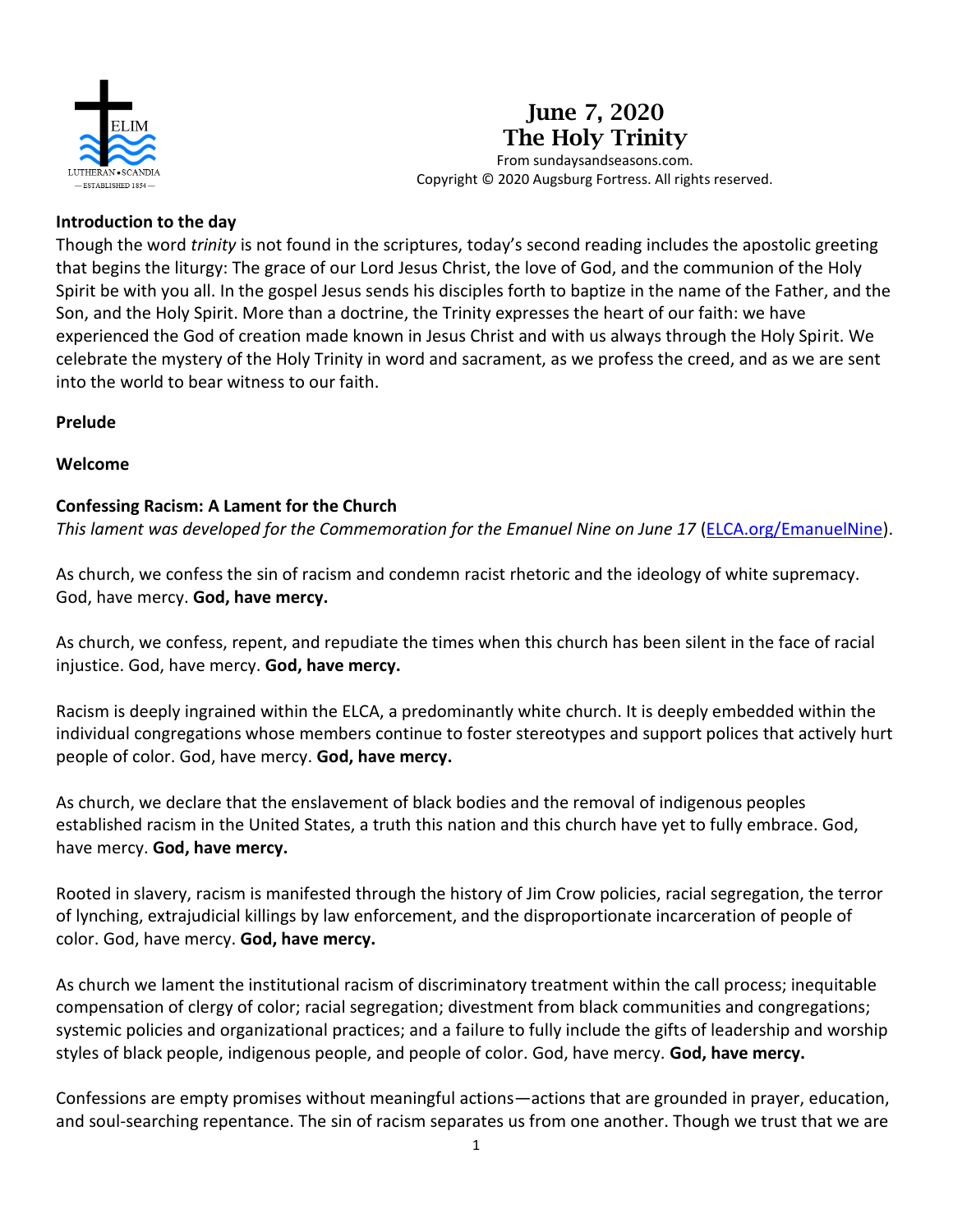reconciled to God through Christ's death and resurrection, we seek such life-giving reconciliation with one another. As we repent, let us not turn back to ideologies that promote white supremacy. We trust that God can make all things new. **Amen.**

**Opening Hymn:** *Holy, Holy, Holy, Lord God Almighty* (Stanzas 1 and 4)

# **Greeting**

The grace of our Lord Jesus Christ, the love of God, and the communion of the Holy Spirit be with you all. **And also with you.**

# **Prayer of the Day**

God of heaven and earth, before the foundation of the universe and the beginning of time you are the triune God: Author of creation, eternal Word of salvation, life-giving Spirit of wisdom. Guide us to all truth by your Spirit, that we may proclaim all that Christ has revealed and rejoice in the glory he shares with us. Glory and praise to you, Father, Son, and Holy Spirit, now and forever. **Amen.**

**Gospel and Message**: (Bishop Elizabeth Eaton, ELCA)

**Hymn of the Day:** *I Heard the Voice of Jesus Say* (Stanzas 1 through 3)

## **Nicene Creed**

**We believe in one God,**

**the Father, the Almighty, maker of heaven and earth, of all that is, seen and unseen.**

**We believe in one Lord, Jesus Christ, the only Son of God, eternally begotten of the Father, God from God, Light from Light, true God from true God, begotten, not made, of one Being with the Father; through him all things were made. For us and for our salvation he came down from heaven, was incarnate of the Holy Spirit and the virgin Mary and became truly human. For our sake he was crucified under Pontius Pilate; he suffered death and was buried. On the third day he rose again in accordance with the scriptures; he ascended into heaven and is seated at the right hand of the Father. He will come again in glory to judge the living and the dead, and his kingdom will have no end.**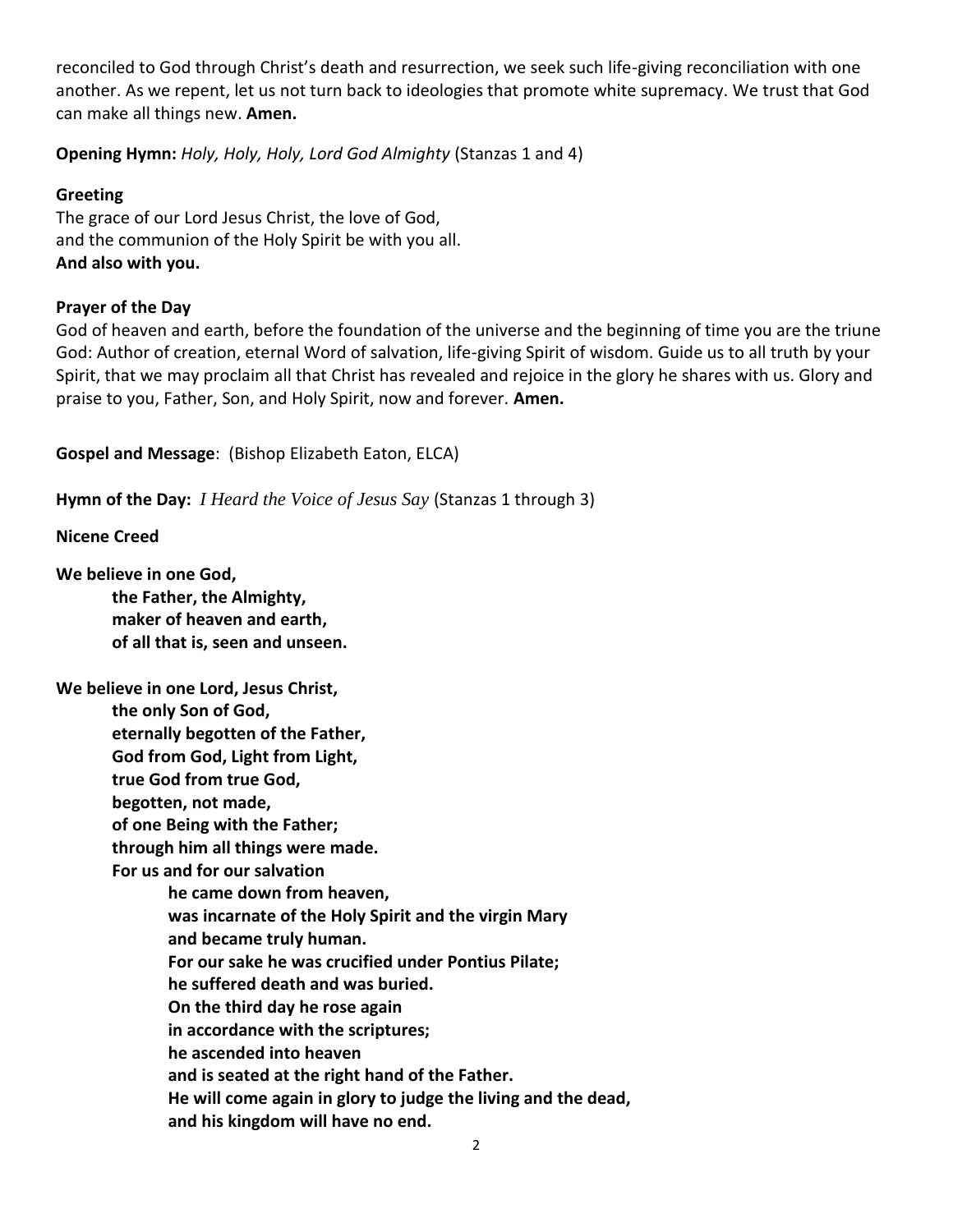**We believe in the Holy Spirit, the Lord, the giver of life, who proceeds from the Father and the Son, who with the Father and the Son is worshiped and glorified, who has spoken through the prophets. We believe in one holy catholic and apostolic church. We acknowledge one baptism for the forgiveness of sins. We look for the resurrection of the dead, and the life of the world to come. Amen.**

#### **Prayers of Intercession**

Gathered into the mystery of the Trinity, let us pray for the church, the world, and all of God's creation.

God of community, you form us as your church. Guide our bishops, pastors, and deacons as they lead the church in these trying times. With all the baptized, may they be strengthened to share the good news of Jesus Christ, and in prayer and action, strive for peace and justice in all the earth. Hear us, O God. **Your mercy is great.**

God of creation, you called everything into being. Sustain this world with your renewing care. Instill in us a deeper wonder for the created world you've called good, and a greater humility for our place within it. Kindle in us a creative and resilient spirit as we care for the earth and its creatures. Hear us, O God. **Your mercy is great.**

God of counsel, all authority belongs to you. Encourage leaders to seek wisdom and respond with courage and compassion to those most in need. We pray for community leaders in this time of unrest (*especially*). Further the work of advocates who pursue justice in often ignored communities (*like Chief Seattle, whom we commemorate today*). Hear us, O God. **Your mercy is great.**

God of care, you created us in your image; we are your beloved children. May we recognize your likeness in one another. We pray for all mourning the death of your beloved child, George Floyd. Hold in your loving embrace all experiencing trauma, fear, uncertainty, and loss (*especially)*. Protect vulnerable children and adults from violence or neglect; provide what is needed for those lacking access to food, shelter, and other services. Hear us, O God. **Your mercy is great.**

God of healing, you accompany us in sickness and suffering. Bring relief to all afflicted with the coronovirus and all those isolated now more than ever, especially those in prison or care facilities. Strengthen caregivers, health workers, and all whose work ensures the safety and well-being of others. Console, heal, and nourish all in need this day (*especially*). Hear us, O God. **Your mercy is great.**

God of connection, you call us to make your presence known. Accompany people of faith as they nurture relationships in new ways. Where the sin of racism fractures our relationships, bring repentance and reconciliation. Free us for the difficult work ahead in our congregations and communities. Open our hearts for attentive listening so that our places of connection are filled with your Spirit. Hear us, O God. **Your mercy is great.**

God of compassion, you comfort us in our grief with the promise of the resurrection. We give you thanks for the saints of all time and in our lives (*especially*). Hear us, O God. **Your mercy is great.**

Receive these prayers, O God, and those too deep for words; through Jesus Christ our Lord. **Amen.**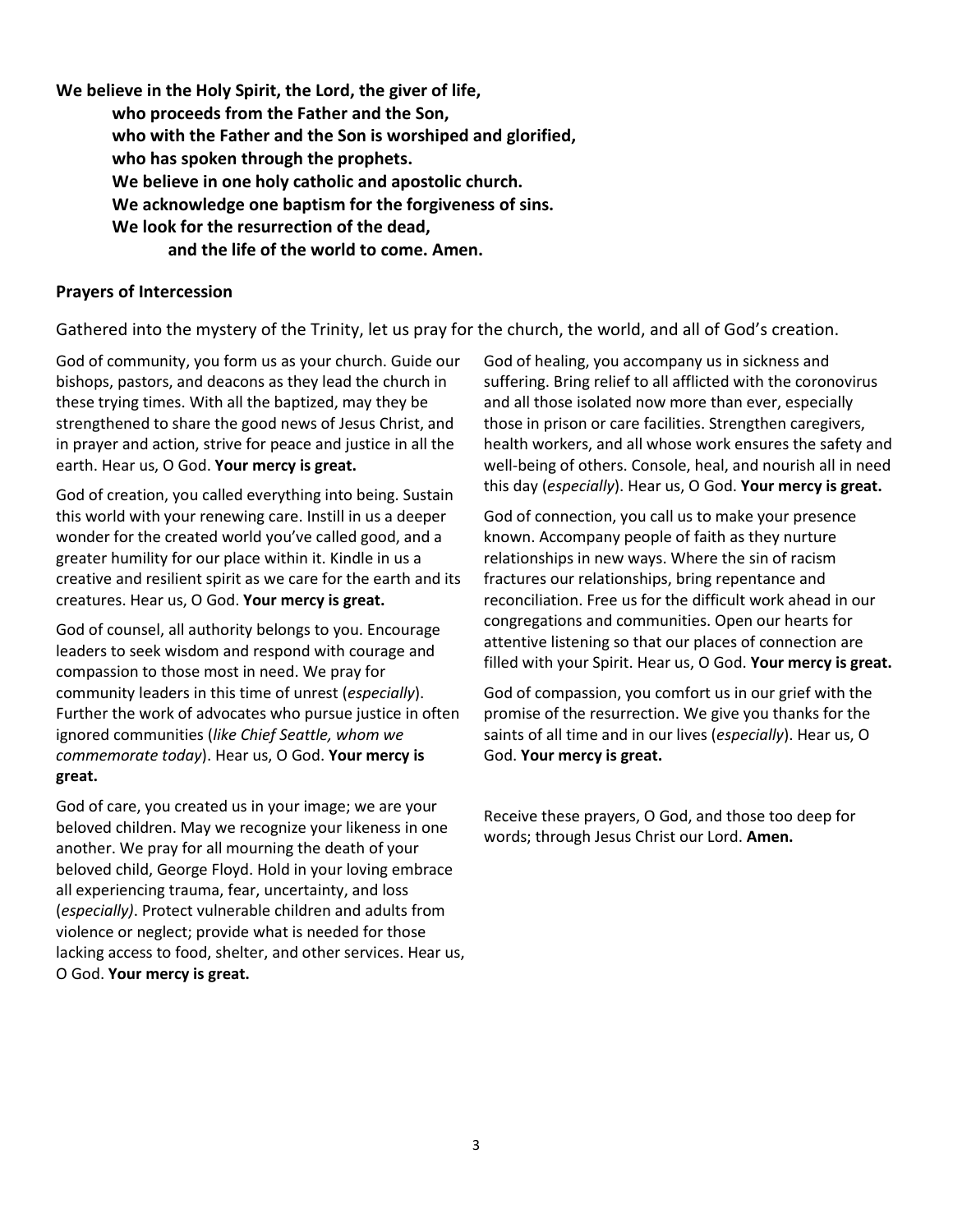#### **Lord's Prayer**

**Our Father, who art in heaven, hallowed be thy name, thy kingdom come, thy will be done, on earth as it is in heaven. Give us this day our daily bread; and forgive us our trespasses, as we forgive those who trespass against us; and lead us not into temptation, but deliver us from evil. For thine is the kingdom, and the power, and the glory, forever and ever. Amen.**

#### **Sending Prayer**

God of all power and love, we give thanks for your unfailing presence and the hope you provide in times of uncertainty and loss. Send your Holy Spirit to enkindle in us your holy fire. Revive us to live as Christ's body in the world: a people who pray, worship, learn, break bread, share life, heal neighbors, bear good news, seek justice, rest and grow in the Spirit. Wherever and however we gather, unite us in common prayer and send us in common mission, that we and the whole creation might be restored and renewed, through Jesus Christ our Lord. **Amen**.

#### **Blessing/Dismissal**

The holy Three, the holy One increase your hope, strengthen your faith, deepen your love, and + grant you peace. **Amen.**

Go forth into the world to serve God with gladness; be of good courage; hold fast to that which is good; render to no one evil for evil; strengthen the fainthearted; support the weak; help the afflicted; honor all people; love and serve God, rejoicing in the power of the Holy Spirit. **Thanks be to God.**

#### **Postlude**

#### **Lectionary Readings For Sunday, June 7, 2020**

#### **First Reading: Genesis 1:1--2:4a**

 $<sup>1</sup>$ In the beginning when God created the heavens and the earth,  $<sup>2</sup>$ the earth was a formless void and darkness</sup></sup> covered the face of the deep, while a wind from God swept over the face of the waters. <sup>3</sup>Then God said, "Let there be light"; and there was light. <sup>4</sup>And God saw that the light was good; and God separated the light from the darkness. <sup>5</sup>God called the light Day, and the darkness God called Night. And there was evening and there was morning, the first day.

 $^6$ And God said, "Let there be a dome in the midst of the waters, and let it separate the waters from the waters." <sup>7</sup>So God made the dome and separated the waters that were under the dome from the waters that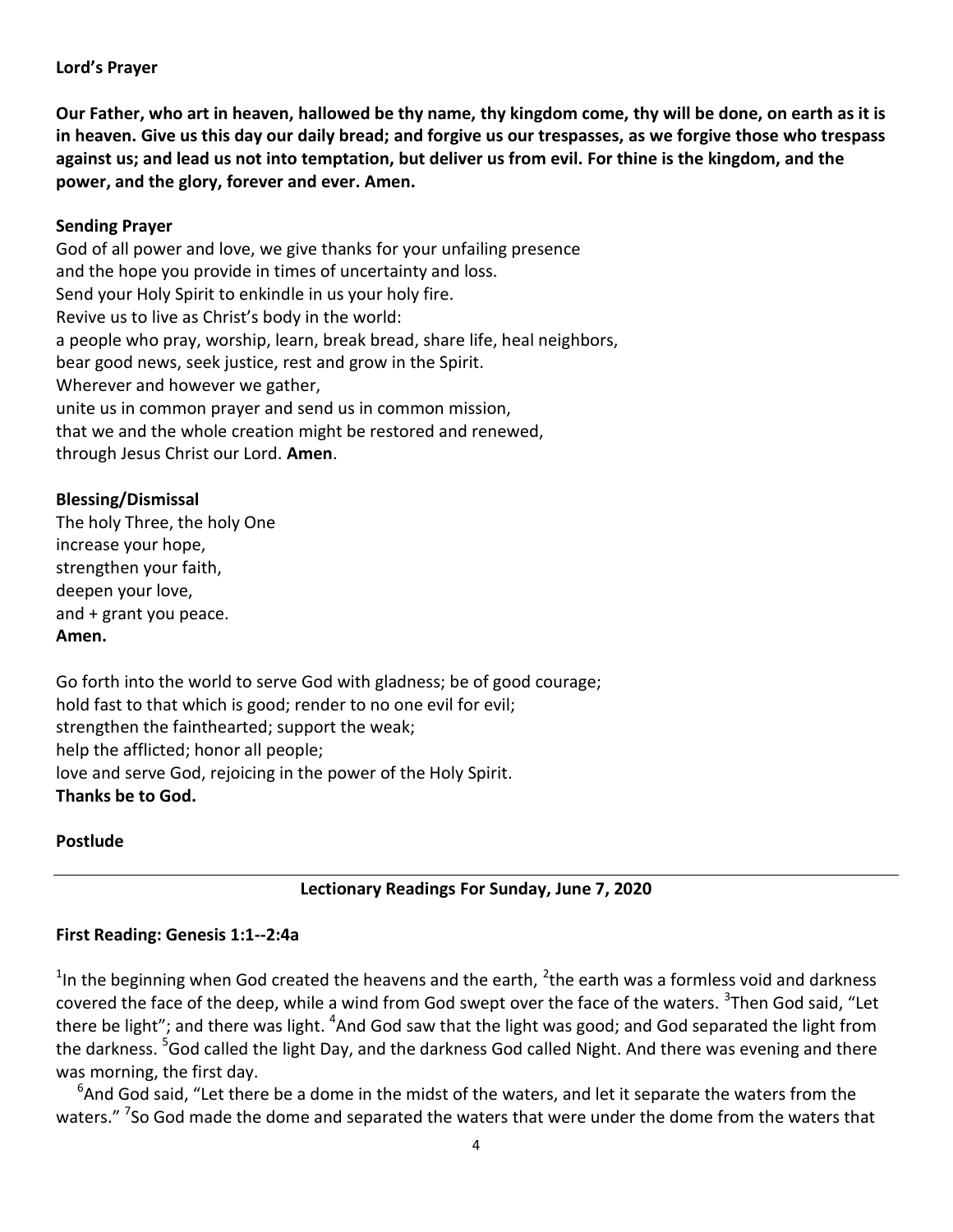were above the dome. And it was so. <sup>8</sup>God called the dome Sky. And there was evening and there was morning, the second day.

<sup>9</sup>And God said, "Let the waters under the sky be gathered together into one place, and let the dry land appear." And it was so. <sup>10</sup>God called the dry land Earth, and the waters that were gathered together God called Seas. And God saw that it was good.  $^{11}$ Then God said, "Let the earth put forth vegetation: plants yielding seed, and fruit trees of every kind on earth that bear fruit with the seed in it." And it was so. <sup>12</sup>The earth brought forth vegetation: plants yielding seed of every kind, and trees of every kind bearing fruit with the seed in it. And God saw that it was good.  $^{13}$ And there was evening and there was morning, the third day.

 $14$ And God said, "Let there be lights in the dome of the sky to separate the day from the night; and let them be for signs and for seasons and for days and years,  $^{15}$ and let them be lights in the dome of the sky to give light upon the earth." And it was so. <sup>16</sup>God made the two great lights—the greater light to rule the day and the lesser light to rule the night—and the stars.  $^{17}$  God set them in the dome of the sky to give light upon the earth, <sup>18</sup>to rule over the day and over the night, and to separate the light from the darkness. And God saw that it was good. <sup>19</sup>And there was evening and there was morning, the fourth day.

<sup>20</sup>And God said, "Let the waters bring forth swarms of living creatures, and let birds fly above the earth across the dome of the sky." <sup>21</sup>So God created the great sea monsters and every living creature that moves, of every kind, with which the waters swarm, and every winged bird of every kind. And God saw that it was good. <sup>22</sup>God blessed them, saying, "Be fruitful and multiply and fill the waters in the seas, and let birds multiply on the earth."  $^{23}$ And there was evening and there was morning, the fifth day.

<sup>24</sup>And God said, "Let the earth bring forth living creatures of every kind: cattle and creeping things and wild animals of the earth of every kind." And it was so. <sup>25</sup>God made the wild animals of the earth of every kind, and the cattle of every kind, and everything that creeps upon the ground of every kind. And God saw that it was good.

<sup>26</sup>Then God said, "Let us make humankind in our image, according to our likeness; and let them have dominion over the fish of the sea, and over the birds of the air, and over the cattle, and over all the wild animals of the earth, and over every creeping thing that creeps upon the earth."

 $27$ So God created humankind in the divine image,

in the image of God humankind was created;

male and female God created them.

<sup>28</sup>God blessed them, and God said to them, "Be fruitful and multiply, and fill the earth and subdue it; and have dominion over the fish of the sea and over the birds of the air and over every living thing that moves upon the earth." <sup>29</sup>God said, "See, I have given you every plant yielding seed that is upon the face of all the earth, and every tree with seed in its fruit; you shall have them for food. <sup>30</sup>And to every beast of the earth, and to every bird of the air, and to everything that creeps on the earth, everything that has the breath of life, I have given every green plant for food." And it was so. <sup>31</sup>God saw everything that had been made, and indeed, it was very good. And there was evening and there was morning, the sixth day.

 $^{2.1}$ Thus the heavens and the earth were finished, and all their multitude.  $^{2}$ And on the seventh day God finished the work that had been done, and God rested on the seventh day from all the work that had been done. <sup>3</sup>So God blessed the seventh day and hallowed it, because on it God rested from all the work that God had done in creation.

 $4a$ These are the generations of the heavens and the earth when they were created.

#### **Psalm 8**

<sup>1</sup>O Lord our Lord,

how majestic is your name in all the earth!—

2 **you whose glory is chanted above the heavens out of the mouths of infants and children; you have set up a fortress against your enemies, to silence the foe and avenger.**